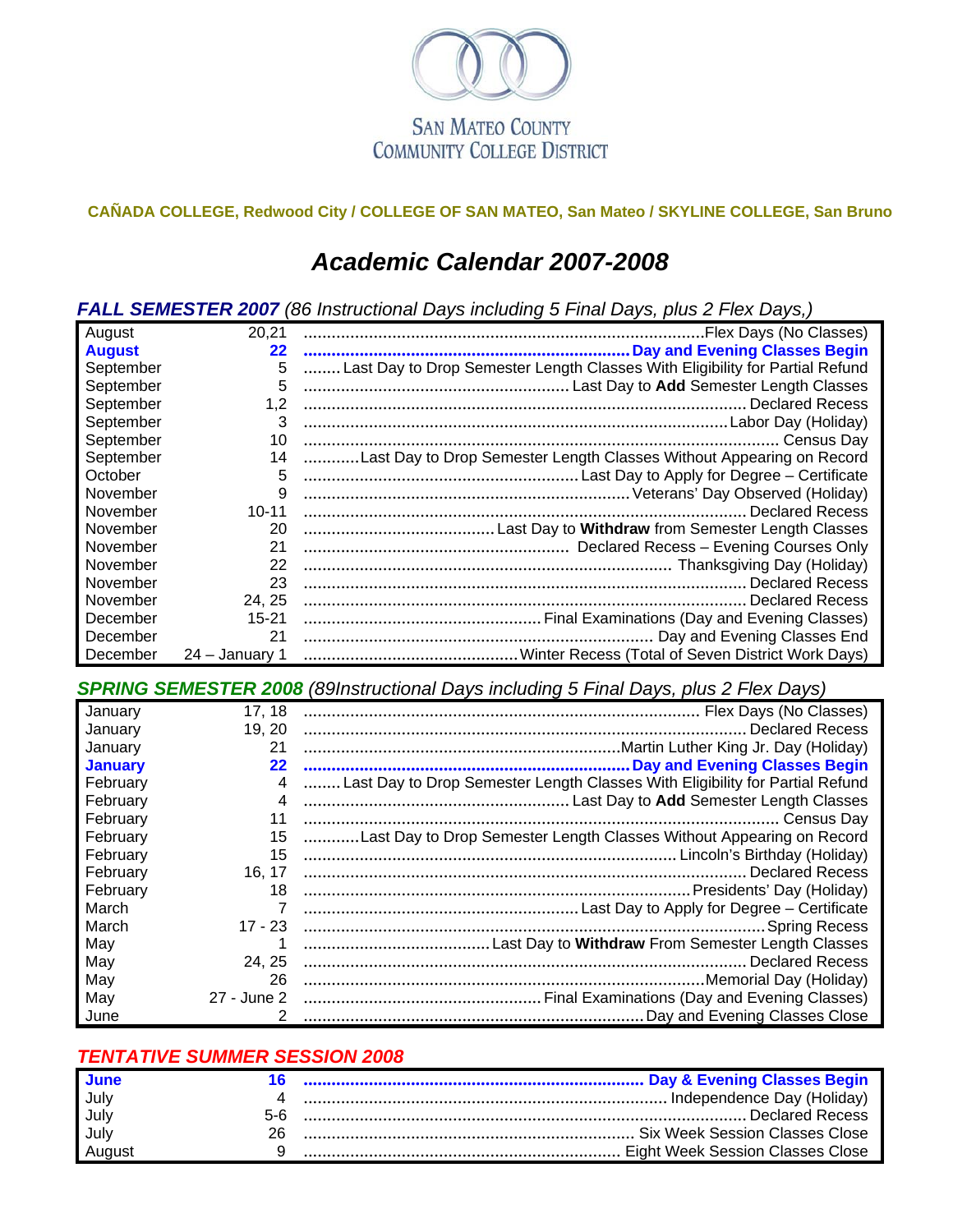

## **CAÑADA COLLEGE, Redwood City / COLLEGE OF SAN MATEO, San Mateo / SKYLINE COLLEGE, San Bruno**

# Administrative Holidays-Academic Year 07-08

| Day               | <b>Date</b>        | <b>Holiday</b>                      |
|-------------------|--------------------|-------------------------------------|
|                   |                    |                                     |
| Wednesday         | 7/4/07             | <b>Independence Day</b>             |
| Monday            | 9/3/07             | Labor Day                           |
| Friday            | 11/9/07            | Veteran's Day Observed              |
| Wednesday         | 11/21/07           | <b>Evening Only Declared Recess</b> |
| Thursday          | 11/22/07           | Thanksgiving Day                    |
| Friday            | 11/23/07           | <b>Declared Holiday</b>             |
| Saturday / Sunday | 11/24 & 11/25/07   | <b>Declared Recess</b>              |
| Monday-Tuesday    | 12/24/07-1/1/08    | <b>Observed Winter Holiday</b>      |
| Saturday / Sunday | 1/19 & 1/20/08     | <b>Declared Recess</b>              |
| Monday            | 1/21/08            | Martin Luther King Jr. Day          |
| Friday            | 2/15/08            | Lincoln's Day                       |
| Saturday / Sunday | $2/16$ & $2/17/08$ | <b>Declared Recess</b>              |
| Monday            | 2/18/08            | President's Day                     |
| Monday            | 5/26/08            | <b>Memorial Day</b>                 |